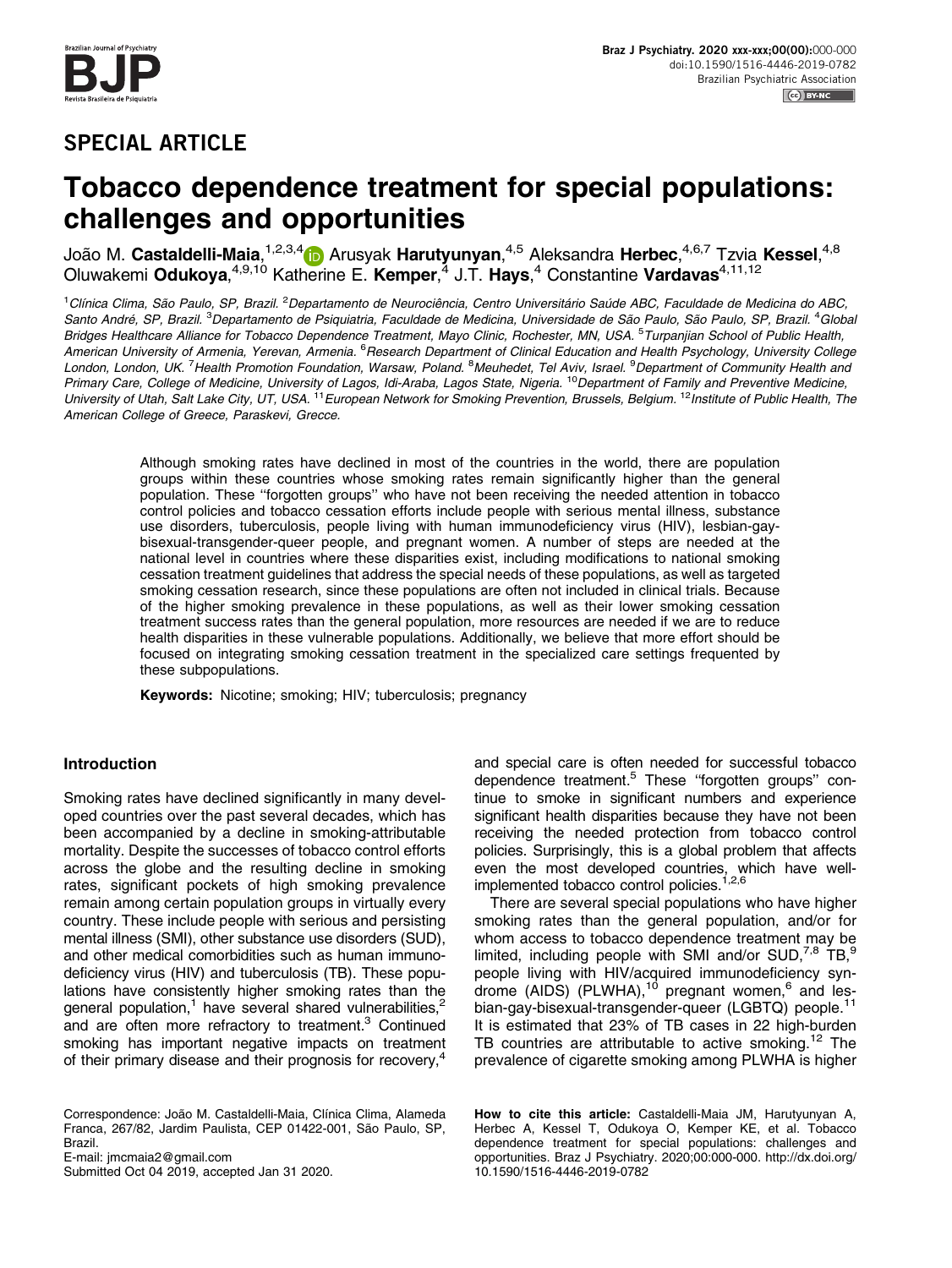than in the general population across the surveyed countries, varying between 45-65%.[13,14](#page-5-0) The prevalence of tobacco use among LGBTQ ranges from 38-59% among young people and 11-50% among older adults, which is higher than rates in the heterosexual population[.15,16](#page-5-0) Unfortunately, in many of these special populations, smoking can play a negative role in the treatment of the primary medical or psychiatric disease. Smoking contributes to poor outcomes in many of these populations through several different mechanisms. Smoking has been associated with poor medication adherence and prognosis among PLWHA[,16](#page-5-0) and a study found that medication adherence was negatively influenced by smoking in an HIV-positive sample of men of color who have sex with men. $4$  The authors of this study point out that smoking prevention and treatment is one of the most important interventions that can be provided to PLWHA, especially among minorities. Smoking may also complicate treatment of many mental health disorders by reducing blood levels of neuroleptics, such as olanzapine, clozapine, haloperidol, chlorpromazine, and fluphenazine, $17$  making it likely that smokers will require higher doses to achieve a therapeutic effect, which exposes them to an increased risk of side effects from psychother-apeutic medications.<sup>[18](#page-5-0)</sup> In addition, the higher smoking rates of some subgroups contribute to elevated mortality rates and disability. In the recent Global Burden of Disease Study, 7.8% of the TB burden (deaths and disabilityadjusted life years) was considered attributable to the independent effects of smoking.<sup>[9](#page-5-0)</sup> Premature mortality is also a consequence of continued tobacco use, as demonstrated in a U.S. study showing that people with SMI die 25 years younger than the general population, mainly due to cardiovascular disease and cancer caused by tobacco use.<sup>[17](#page-5-0)</sup>

Unfortunately, even among special populations that have achieved some level of success, such as the significant decline of smoking among pregnant women found in a large Australian prospective study, the mechanisms involved in such declines have not been identified.[19](#page-5-0) Neither general population antismoking activities, nor a pregnancy-specific campaign appear to have had any effect on this decline.<sup>[19](#page-5-0)</sup> This suggests that public education and public health awareness-raising campaigns alone will not significantly impact smoking rates in many of these special populations.

Considering this challenging situation, we aim to discuss the importance of including special populations in tobacco control policy at global, national, and local levels. We will review barriers and opportunities for future interventions for each population, providing examples of innovative projects that have been carried out in different parts of the world.

#### Mental health and/or substance use disorders

The high smoking prevalence among individuals with SMI and SUD contributes to much higher rates of morbidity and premature mortality than among the general population[.3,17](#page-5-0) For instance, individuals with alcohol use disorders, schizophrenia, and severe depression have high mortality rates due to oncological and cardiovascular diseases[.17,20](#page-5-0) Smoking also complicates treatment of some mental disorders due to interactions with psychiatric medications[.17,21](#page-5-0) In addition, progress toward developing tailored cessation interventions for people with SMI and SUD has been slow, in part because smokers with mental disorders are still excluded from most smoking cessation trials.<sup>[22,23](#page-5-0)</sup> However, a growing body of literature shows that smoking cessation treatment can help smokers with mental disorders quit, and that neither quitting smoking nor tobacco dependence treatment have adverse effects on important health outcomes, such as death or hospitalization.[24,25](#page-5-0) Evidence-based treatment of tobacco dependence for people with SMI and SUD should be integrated into ongoing psychiatric care and should include treatment with a combination of supportive counselling (motivational enhancement interventions) and pharmacotherapy.<sup>20,21</sup>

Tobacco treatment is effective and retention rates are higher when patients with SMI and SUD are treated for tobacco dependence while they are undergoing psychiatric treatment.<sup>17,26,27</sup> However, even when patients with these conditions receive integrated care for tobacco dependence, they appear to achieve lower cessation rates than smokers in the general population.<sup>[17,20,26](#page-5-0)</sup> Few studies have been designed to directly compare the success rates of smokers with and without SMI and  $SUD.<sup>7</sup>$  $SUD.<sup>7</sup>$  $SUD.<sup>7</sup>$  The largest randomized controlled trial<sup>7</sup> designed to make this comparison found that treatment with any of the approved medications (varenicline, bupropion, or nicotine replacement treatment) resulted in significantly lower quit rates for individuals with mental health disorders (not including SUD) than the general population.

Most published clinical trials of tobacco cessation treatment have excluded people with active mental health disorders and were implemented under ideal conditions, $7,26$  which may not accurately reflect achievable outcomes in real-world clinical practice.<sup>20</sup> Specialized mental health and addiction care units seem to be the ideal locations for implementing smoking cessation treat-ment for this special population.<sup>[21](#page-5-0)</sup> Generally, these units employ multidisciplinary teams of professionals specializ-ing in mental health treatment<sup>[20,21](#page-5-0)</sup> (i.e., psychiatrists and psychologists). However, within mental health care units, the perception that smokers with SMI or SUD do not want to quit, or are unable to quit, is a major barrier to integrating tobacco dependence treatment into mental health treatment.<sup>[22,27](#page-5-0)</sup> Hence, understanding the impact of smoking cessation treatment in a real-world clinical setting, as well as determining the relative effectiveness of treatment among people with and without comorbid mental illness, should shed light on the extent to which the culture of mental health and substance use treatment centers affects cessation outcomes and may provide clues about how to overcome existing barriers.

# **Tuberculosis**

TB and smoking are two colliding epidemics that inde-pendently pose a significant threat to global health.<sup>[28](#page-5-0)</sup> The adverse effects of smoking on a wide range of health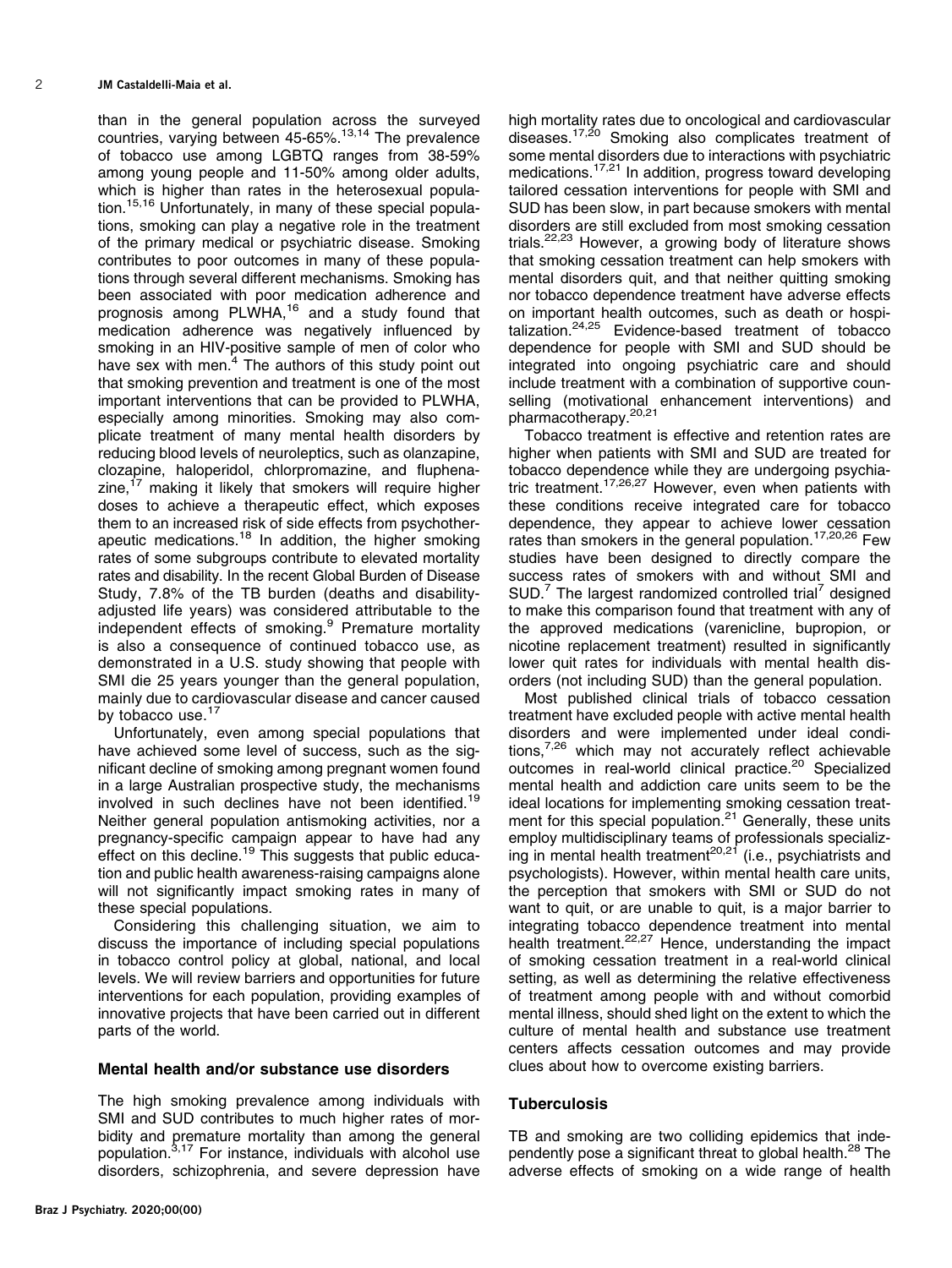conditions have been well documented.<sup>[29](#page-6-0)</sup> There is consistent epidemiological evidence demonstrating the association between smoking and TB.[30](#page-6-0) Active and passive exposure to tobacco smoke are significantly associated with TB infection, disease severity and resistance, recur-rent TB and TB mortality.<sup>[31,32](#page-6-0)</sup> Almost a quarter of TB cases are attributable to active smoking in countries with a high TB burden.<sup>33</sup>

The association between smoking and TB highlights the urgency of incorporating evidence-based tobacco control strategies into TB care to curb two of the world's most catastrophic epidemics. Such strategies can significantly improve TB treatment outcomes, decrease the likelihood of recurrent TB, and prevent one in five TB-related deaths.<sup>[34](#page-6-0)</sup> The World Health Organization (WHO)/ The Union monograph on TB and Tobacco Control recommends considering three main actions: i) providing tobacco dependence treatment to TB patients (including brief routine advice and pharmacotherapy); ii) implementing smoke-free environments in all inpatient and outpatient TB facilities, and iii) making managerial decisions to facilitate the integration of tobacco control measures into TB care.<sup>35</sup>

The prevalence of TB and smoking is consistently higher in disadvantaged groups with low socioeconomic status in all regions worldwide.<sup>[36-38](#page-6-0)</sup> People with low socioeconomic status typically have more frequent contact with people with active disease, a higher likelihood of crowded, and poorly ventilated living and working conditions, greater food insecurity, lower levels of health awareness or less power to act on existing knowledge concerning healthy behavior, and less access to quality health care than those from higher socioeconomic groups.<sup>38-40</sup> These underlying social determinants create substantial barriers to implementing smoking cessation interventions for TB patients.

TB healthcare providers are in a unique position to help smoking TB patients quit.<sup>[34](#page-6-0)</sup> They embody various roles in tobacco control processes: they are role models for their TB patients, clinicians, educators, scientists, and opinion leaders.<sup>[41](#page-6-0)</sup> Patients undergoing TB treatment under the directly observed therapy short-course are typically in regular contact with their TB healthcare providers for a minimum of 6 months. $34$  In every encounter with their patients, TB healthcare providers have a unique oppor-tunity to deliver tobacco cessation interventions.<sup>[34](#page-6-0)</sup> During TB treatment, patients assume a new role as a sick person and are more likely to be emotionally affected and attentive to information about actions that can improve their health. Therefore, the diagnosis of TB itself creates a teachable moment in which smoking cessation intervention can be initiated with patients and, when applied effec-tively, results in higher rates of continuous abstinence.<sup>[42](#page-6-0)</sup>

Combining TB and tobacco control efforts requires minimal resources: no complex training, additional equip-ment, or structural changes are required.<sup>[43](#page-6-0)</sup> In fact, integrating smoking cessation services within TB care provides several benefits, including resource sharing, improved coverage of disadvantaged populations, and linkage between different programs within health systems.<sup>43</sup> Such joint interventions could serve as a model for other smoking cessation interventions in other special population groups (i.e., PLWHA, SMI/SUD).

#### People living with HIV/AIDS

Almost 1% of the world's population has HIV or AIDS. The prevalence of PLWHA differs across WHO regions, with the highest rate in Africa  $(4.1\%)$ .<sup>[44](#page-6-0)</sup> In other countries, e.g., Poland, the prevalence is lower, but it may be underestimated due to reduced screening.[45](#page-6-0) Modern highly active antiretroviral treatment (HAART) is effective and has few side effects, resulting in good quality of life for PLWHA and a life expectancy that is almost equal to that of the general population.<sup>[46](#page-6-0)</sup> Comorbidities, including hepatitis C virus and hepatitis B virus coinfections, negatively affect PLWHA who are adhering to HAART, although noncommunicable diseases, including those related to tobacco smoking, are increasing.<sup>[47](#page-6-0)</sup>

Approximately half of PLWHA are smokers, a rate considerably higher than that of the general popula-tion.<sup>[12,13](#page-5-0)</sup> Tobacco use is a leading cause of premature mortality among PLWHA, leading to an average of 7 years of life lost,  $12,46,48$  $12,46,48$  which virtually cancels the benefits of HAART. In addition, smoking may compromise the immune system of PLWHA, lower the effectiveness of HAART, and heighten the risk of cancer and cardiovas-cular disease in this population.<sup>[49](#page-6-0)</sup> Providing tobacco dependence treatment for PLWHA would have significant clinical benefits by reducing premature disability and death.

Many challenges to effective tobacco dependence treatment among PLWHA are also common to other special populations. These include limited smoking cessation treatment expertise, limited access to effective smoking cessation pharmacotherapy, limited access to cessation programs, and other barriers faced by healthcare professionals in any setting. $45,50,51$  Some research also suggests that there is poor engagement with substance use treatment among PLWHA.[52](#page-6-0) Moreover, PLWHA tend to have greater nicotine addiction and codependencies, poorer mental health, and come from lower socioecono-mic status or other vulnerable groups (e.g., LGBTQ), [49,52](#page-6-0) all of which may negatively affect cessation efforts. Indeed, there is limited evidence for the effectiveness of current cessation treatment among PLWHA, including tailored and more intensive programs. More research is needed to design appropriate cessation support for this group.<sup>[49](#page-6-0)</sup>

However, among PLWHA there are opportunities for cessation interventions. First, PLWHA express an interest in smoking cessation.<sup>50</sup> Second, PLWHA are often under long-term clinical observation and treatment, which involves regular contact with healthcare providers to assess treatment adherence and dispense medications. This can result in a lasting rapport between healthcare professionals and their patients, which can be leveraged to provide tobacco cessation interventions. Third, particularly in developed countries, adherence to HAART is relatively high (over  $60\%^{53,54}$  $60\%^{53,54}$  $60\%^{53,54}$ ) and leads to good clinical outcomes, which means that regular visits with healthcare professionals no longer must focus solely on HIV/AIDS treatment, freeing up time for other interventions. Fourth,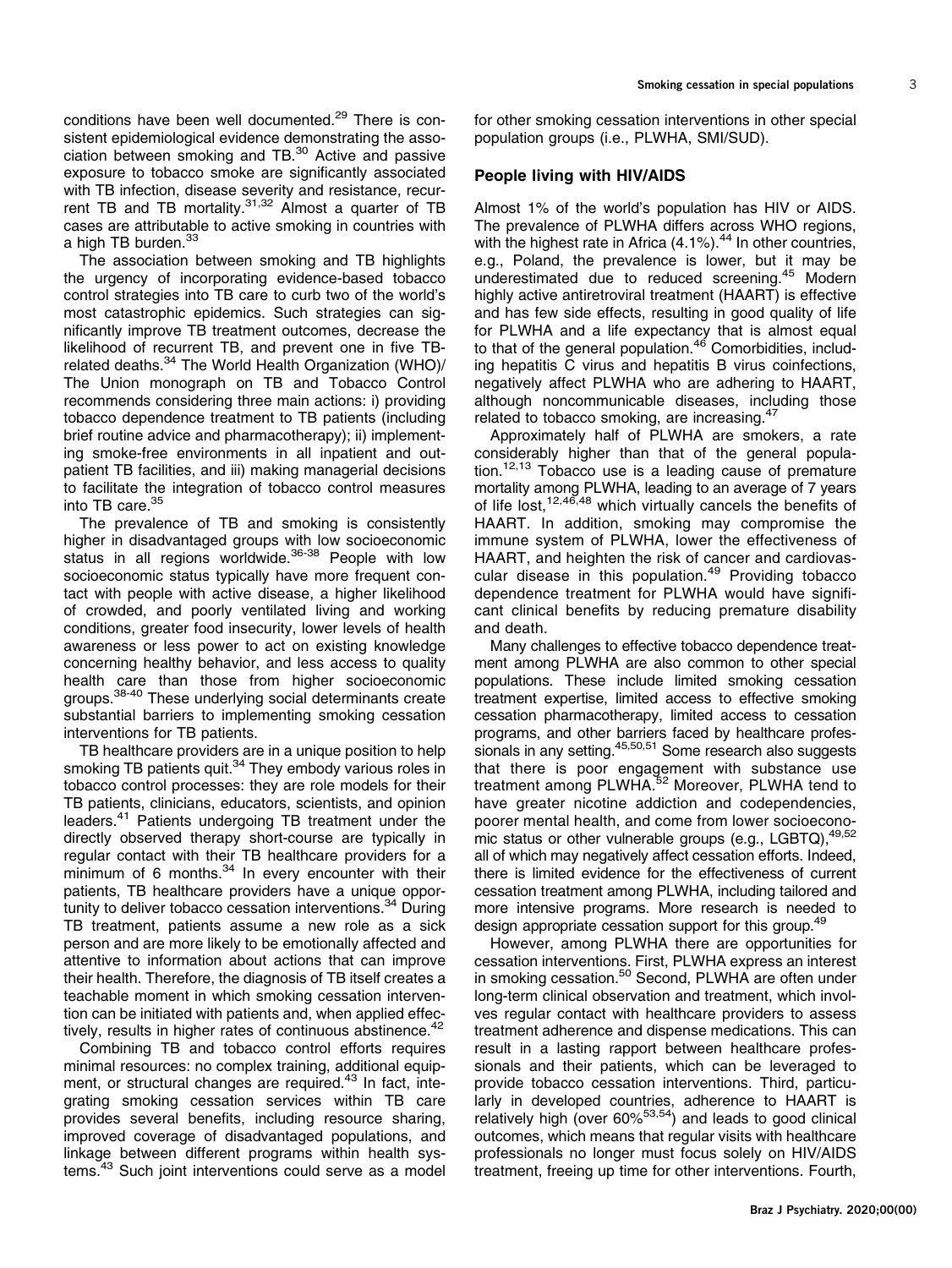#### 4 JM Castaldelli-Maia et al.

a significant minority of PLWHA use other substances, and some may already be receiving treatment for addiction. Such patients, as well as their clinicians, may be familiar with the chronic disease model of addictions and treatment approaches, which also apply to tobacco dependence. Finally, while there are important differences across countries in the HIV/AIDS epidemic and treatment, there exist international treatment standards for PLWHA.<sup>[55](#page-6-0)</sup> This provides opportunities for incrementally developing smoking cessation treatments that could be integrated with routine patient care in many contexts.

## Pregnant women

Smoking among young women has significant detrimen-tal effects on pregnancy outcomes and infant health.<sup>[56](#page-6-0)</sup> Tobacco exposure has been associated with a lower conception rate, placenta previa, ectopic pregnancy, lower infant birth weight, and increased risk of adverse respiratory, cognitive, and behavioral outcomes.<sup>57-[59](#page-6-0)</sup> Unfortunately, recruiting pregnant women to smoking cessation programs is challenging.[60](#page-6-0) Technically, there is a very short window of opportunity for treatment, and pharmaceutical support is seldom used.<sup>[61](#page-6-0)</sup> Pregnant women are ambivalent about continuing to smoke, since they are already aware of the risks to their baby and feel guilty about it, but they continue smoking to cope with this physically and emotionally challenging time.<sup>[62,63](#page-6-0)</sup>

There are several barriers to the recruitment of pregnant women to smoking cessation programs:

- 1. Obstetricians and other caregivers focus on the pregnancy itself, and use standard guidelines that do not emphasize smoking cessation as an important aspect of prenatal care.<sup>64</sup>
- 2. Obstetrical caregivers often do not have the skills and experience required for the non-judgmental motivational treatment approaches used in smoking cessation.<sup>[65](#page-6-0)</sup>
- 3. The existing smoking cessation services are not designed to meet technical and emotional needs of this population.<sup>[60](#page-6-0)</sup>
- 4. Pharmaceutical support is underutilized due to lack of awareness and knowledge about the safety of smoking cessation medication during pregnancy.[66](#page-6-0)
- 5. Systematic identification of tobacco use status among pregnant women is often not part of routine obstetrical care.<sup>56</sup>

The perinatal period creates an ideal opportunity for health behavior change.<sup>67</sup> Parents are extremely sensitive to the effects of their lifestyle and behavior on their child's health and actively seek out information and support.<sup>67</sup> In addition, interactions with healthcare staff increase significantly, and there are opportunities for creating a trusting relationship.<sup>[68](#page-6-0)</sup> Since most are relatively young women, severe addiction is less established, <sup>69</sup> and cessation may be easier.

Smoking cessation programs should be tailored to meet the needs of pregnant women who smoke.<sup>[70](#page-6-0)</sup> Information technology should be used to address smoking cessation barriers by routinely identifying tobacco use status during pregnancy care. $71$  In smoking cessation programs, obstetricians, maternal health nurses, and maternal ultrasound technicians should be educated and empowered to actively recruit women to and support their decision to quit. $^{71}$  $^{71}$  $^{71}$  Smoking cessation specialists should undergo tailored education to provide personalized cessation support (through face-to-face and tele-phone sessions) that is adapted to each woman's needs.<sup>[71](#page-6-0)</sup> In smoking cessation programs that have included such characteristics, the knowledge and self-efficacy of health care teams have significantly increased.<sup>[71](#page-6-0)</sup>

# Lesbian, gay, bisexual, transgender, and queer

The LGBTQ population is a diverse group of people defined by sexual orientation.<sup>[72](#page-6-0)</sup> LGBTQ people are often culturally, ethnically, and racially diverse and exhibit wide variations in other social demographics. One commonality among this group is social stigma and stressors such as homophobia, racism, and sexism,  $73$  which make them a vulnerable population.

Although the prevalence of tobacco use varies in the LGBTQ subpopulation (i.e., 38-59% among young people and 11-50% among older adults), it is generally twice that of heterosexuals.<sup>[14,15](#page-5-0)[,74](#page-7-0)</sup> LGBTQ people are more likely to be depressed or lonely, to attempt suicide, and to be physically and verbally victimized, all factors that likely contribute to increased substance use.[75](#page-7-0) The potential lack of support from parents, other family members and peers, feelings of isolation and loneliness, and antigay harassment or victimization are other reasons why smoking may be higher among this group. LGBTQ bars often provide a safe haven where these individuals can socialize without prejudice, but socializing in these locations increases exposure to smoking.<sup>[76](#page-7-0)</sup> Tobacco use is encouraged among LGBTQ people through support from tobacco companies in the form of sponsorships and promotions.[73](#page-6-0)

In the general population, tobacco cessation is affected by individual factors, such as the perceived benefits and barriers, self-efficacy, motivation to quit, adherence to pharmacotherapy, and environmental factors[.77](#page-7-0) However, the LGBTQ community faces unique challenges, which may further hinder cessation. These challenges, such as stress from discrimination and experiences of victimization, lack of deterrents to smoking, poor mental health, alcohol use, and inadequate access to quality health care services, often reinforce their higher smoking rates.<sup>[76,78](#page-7-0)</sup> In addition, the fear of revealing their sexual orientation to healthcare providers, previous poor experiences with health professionals, and the absence of health insurance coverage may create barriers to health services for these individuals.<sup>[79](#page-7-0)</sup> Furthermore, few tobacco cessation services have been specifically tailored to the unique needs of the LGBTQ community.<sup>[80](#page-7-0)</sup> In a scoping review to assess the current state of tobacco prevention and cessation interventions for LGBTQ people, Baskerville et al. found a lack of literature and evidence to guide smoking cessation programs for LGBTQ youth.[78](#page-7-0) Matthews et al. highlighted the need for culturally-tailored cessation programs for LGBTQ people, $^{77}$  Lee et al., $^{81}$  $^{81}$  $^{81}$  however, suggested that since such programs often have limited access,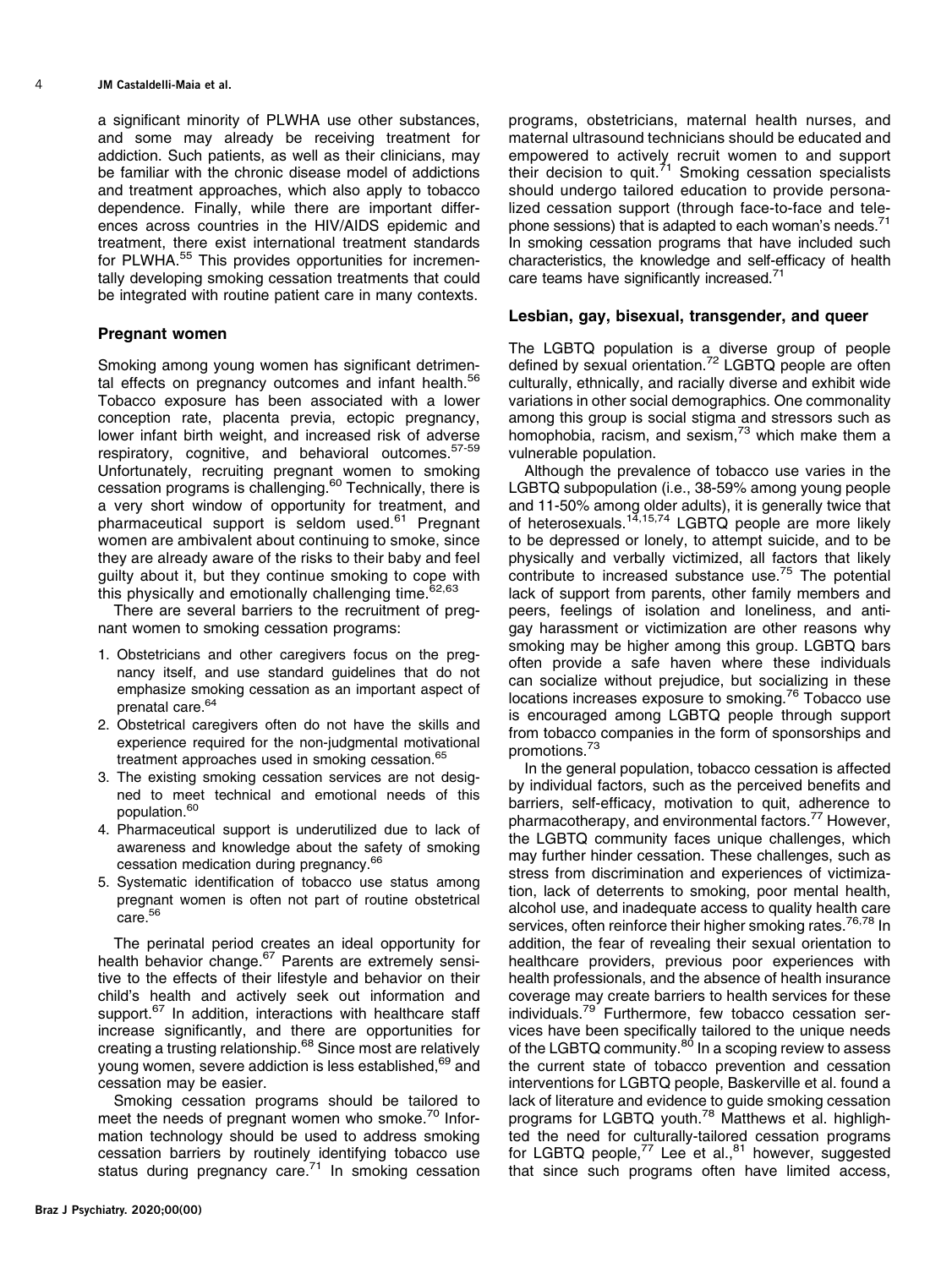nontailored programs may be as beneficial to both LGBTQ people and heterosexuals, particularly in situations where only nontailored programs exist.

In developing approaches for the prevention and control of tobacco use among the LGBTQ community, a few key themes have been highlighted, which include the involvement of the target population in the design and implementation of interventions. In addition, programs should be supportive and interactive, address pertinent psychosocial and cultural factors, and use evidence-based pharmacotherapy in tobacco cessation.<sup>[82](#page-7-0)</sup>

Future research could improve outcomes by encouraging treatment attendance, promoting the use of effective smoking cessation pharmacotherapy and integrating smoking cessation treatments for LGBTQ people as part of routine clinical services.<sup>[76](#page-7-0)</sup> There is definitely a need for more research on tobacco cessation interventions, especially among LGBTQ youth, since most studies have been conducted in adult LGBTQ populations, and their relevance cannot be assumed for other age groups.<sup>78</sup> More rigorous research, such as longitudinal and experimental studies is also needed, since most published studies are descriptive in nature. Evaluation of mass media campaigns, the use of SMS-based interventions (text messaging), cost-effectiveness studies, and implementation science are key areas that require additional research. In addition, further research is needed about the effect of policy-based interventions, such as smokefree spaces and increased tobacco taxes, on the smoking behaviors of the LGBTQ population.

# **Discussion**

Table 1 presents the main evidence regarding smoking behaviors and smoking cessation in special populations. Addressing smoking in special populations is a growing global challenge. Despite the marked decrease in daily smoking among the general population, some subgroups continue to have high smoking rates and experience a disparate adverse health burden due to smoking.[3,12,28,](#page-5-0)[52](#page-6-0)[,74](#page-7-0) Considering the special needs identified for each subpopulation, we call for the development of tailored interventions for special populations in tobacco control programs. Both prevention and intervention efforts are lacking. Unfortunately, such groups have been routinely left out of anti-smoking campaigns and the smoking cessation care network globally.<sup>20,21,[43,52,66,70](#page-6-0)[,78](#page-7-0)</sup>

Where smoking cessation is concerned, even small modifications to traditional guidelines targeting the general population are welcome, especially for pregnant women and individuals with SMI and SUD.<sup>[20,21](#page-5-0)[,66,70](#page-6-0)</sup> Special populations also require more targeted clinical research on smoking cessation, since most of these special population groups are systematically excluded from clinical trials.<sup>[21,](#page-5-0)[43,52,66](#page-6-0)[,78](#page-7-0)</sup> Among these populations, long-term smoking abstinence rates after cessation treatment are lower than those of the general population,[20,21](#page-5-0)[,43,52,66,70,](#page-6-0)[78](#page-7-0) indicating that more resources should be made available for such groups. Great efforts have been expended to integrate smoking cessation in primary care settings, but little effort has been given to integrate smoking cessation treatment in specialized care settings, where these underserved subpopulations obtain much of their health care.<sup>17,20,26,[35,50,51,60](#page-6-0)[,76,80](#page-7-0)</sup> Efforts should also be made to build smoking cessation capacity among both specialized and primary healthcare providers to these special populations (i.e., infectious diseases specialists, obstetricians, and mental health providers).[21](#page-5-0),[28,](#page-5-0)[34,41,50,64,65,](#page-6-0)[82](#page-7-0)

The references included in the present study were based on the authors' scrutiny, rather than a systematic search. The majority of the authors are experts on smoking cessation in special populations and participated in the symposium on smoking cessation in special populations at the World Conference on Tobacco or Health in 2018. Despite not favoring a particular treatment or hypothesis, we recommend that readers balance the information we have presented with their personal experience and other studies.

Epidemiological studies investigating specific smoking behaviors (i.e., not only prevalence and level of dependence), adverse health outcomes due to smoking, and the effects of different tobacco control policies on special populations would be of special interest. Studies on tailored interventions and the integration of cessation treatment in specialized care settings are also needed. The inclusion of such special populations in randomized controlled trials, followed by sensitivity analysis for evaluating possible different outcomes, should be routinely supported by funding agencies.

In conclusion, due to the higher smoking prevalence in these populations, as well as the lower success rates of smoking cessation treatment compared with the general population, more resources are needed if we are to

| <b>MHSUD</b> | тв | <b>PLWHA</b> | Pregnant | <b>LGBTQ</b> | Findina                                                                 |
|--------------|----|--------------|----------|--------------|-------------------------------------------------------------------------|
|              |    |              |          |              | Higher smoking prevalence than the general population                   |
|              |    |              |          |              | Disparate adverse health burden caused by smoking                       |
|              |    |              |          |              | The need for focused and tailored smoking cessation interventions       |
|              |    |              |          |              | Routinely left out of anti-smoking campaigns                            |
|              |    |              |          |              | Routinely left out of the smoking cessation care                        |
|              |    |              |          |              | Small modifications to the traditional cessation guidelines are welcome |
|              |    |              |          |              | Systematically excluded from clinical trials                            |
|              |    |              |          |              | Lower smoking cessation rates than the general population               |
|              |    |              |          |              | Need for integrating cessation treatment in specialized care settings   |

LGBTQ = Lesbian, gay, bisexual, transgender, and queer; MHSUD = mental health or substance use disorders; PLWHA = persons living with human immunodeficiency virus (HIV)/acquired immunodeficiency syndrome (AIDS); TB = tuberculosis.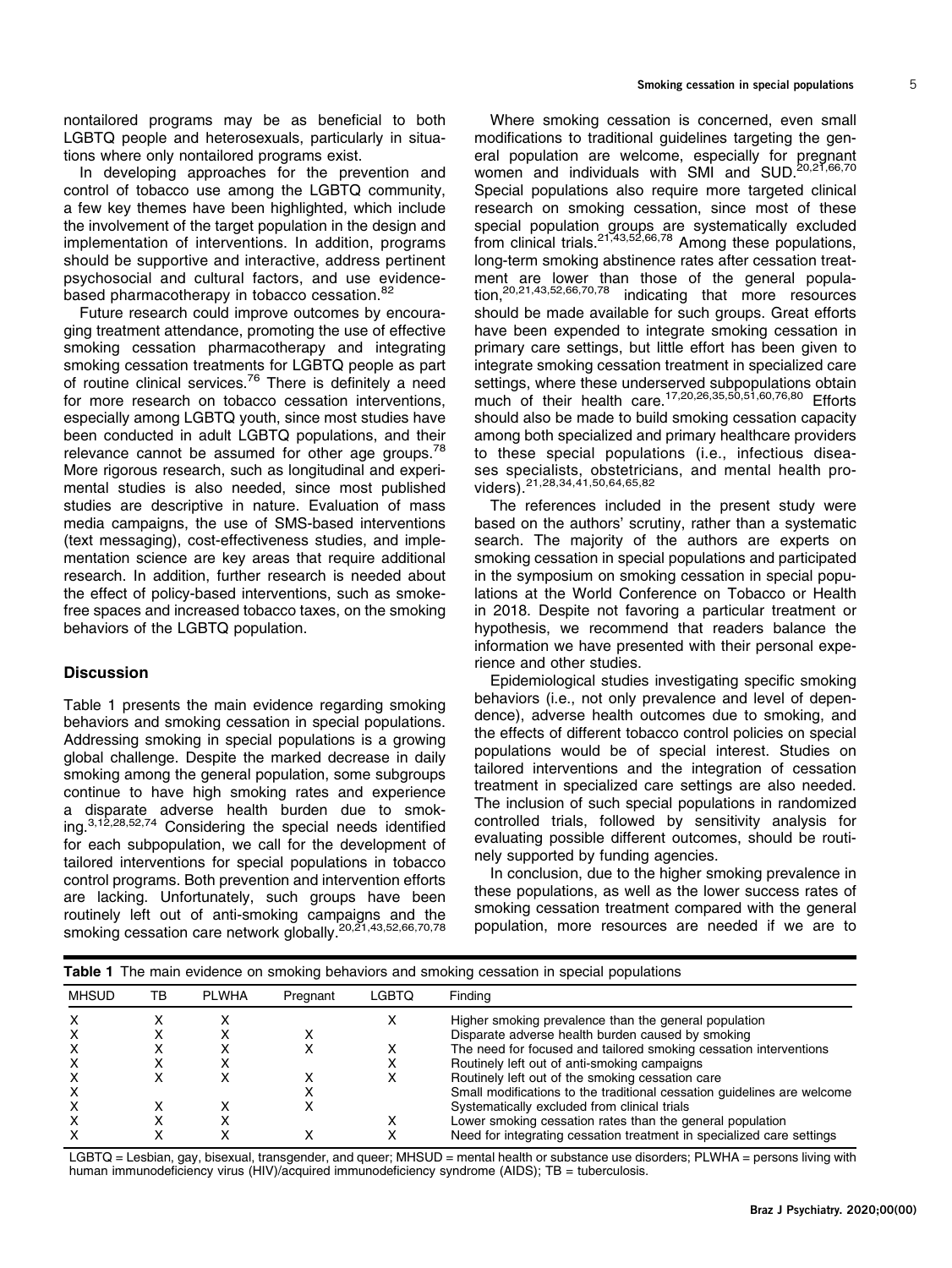<span id="page-5-0"></span>6 JM Castaldelli-Maia et al.

reduce the health disparities that exist in these vulnerable populations. Additionally, we believe that more effort should be made to integrate smoking cessation treatment in the specialized care settings frequented by these subpopulations.

#### Acknowledgements

The protected time for the contribution of OO towards the research reported in this publication was also supported by the Fogarty International Center of the National Institutes of Health (award K43TW010704). The content is solely the responsibility of the authors and does not necessarily represent the official views of the National Institutes of Health. All of the authors have participated in a global collaboration to advance tobacco dependence treatment, the Global Bridges Healthcare Alliance for Tobacco Dependence Treatment at Mayo Clinic, U.S.

## **Disclosure**

The protected time for the contribution of JMC-M, AHarutyunyan, AHerbec, TK, OO, KEK, JTH, and CV towards the research reported in this publication has been supported by Pfizer Independent Grants for Learning and Change (IGLC 25629313, PI: Castaldelli-Maia; IGLC 25670019, PI: Harutyunyan; IGLC 25672387, PI: Zatonski; IGLC 25782443, PI: Valinsky; IGLC 13503941, PI: Odukoya; IGLC 13106933, PI: Loghin; IGLC 12581469, PI: Hurt; IGLC 24026663, PI: Hays).

## References

- 1 Chou SP, Goldstein RB, Smith SM, Huang B, Ruan WJ, Zhang H, et al. The epidemiology of DSM-5 nicotine use disorder: results from the national epidemiologic survey on alcohol and related conditions-III. J Clin Psychiatry. 2016;77:1404-12.
- 2 Rosser A, Richardson M, Wiselka MJ, Free RC, Woltmann G, Mukamolova GV, et al. A nested case-control study of predictors for tuberculosis recurrence in a large UK Centre. BMC Infect Dis. 2018;18:94.
- 3 Loreto AR, Carvalho CF, Frallonardo FP, Ismael F, Andrade AG, Castaldelli-Maia JM. Smoking cessation treatment for patients with mental disorders using CBT and combined pharmacotherapy. J Dual Diagn. 2017;13:238-46.
- 4 Aralis HJ, Shoptaw S, Brookmeyer R, Ragsdale A, Bolan R, Gorbach PM. Psychiatric illness, substance use, and viral suppression among HIV-positive men of color who have sex with men in Los Angeles. AIDS Behav. 2018;22:3117-29.
- 5 Wilson A, Guillaumier A, George J, Denham A, Bonevski B. A systematic narrative review of the effectiveness of behavioural smoking cessation interventions in selected disadvantaged groups (2010- 2017). Expert Rev Respir Med. 2017;11:617-30.
- 6 Bar-Zeev Y, Lim LL, Bonevski B, Gruppetta M, Gould GS. Nicotine replacement therapy for smoking cessation during pregnancy. Med J Aust. 2018;208:46-51.
- 7 Anthenelli RM, Benowitz NL, West R, St Aubin L, McRae T, Lawrence D, et al. Neuropsychiatric safety and efficacy of varenicline, bupropion, and nicotine patch in smokers with and without psychiatric disorders (EAGLES): a double-blind, randomised, placebo-controlled clinical trial. Lancet. 2016;387:2507-20.
- 8 Weinberger AH, Gbedemah M, Wall MM, Hasin DS, Zvolensky MJ, Goodwin RD. Cigarette use is increasing among people with illicit substance use disorders in the United States, 2002-14: emerging disparities in vulnerable populations. Addiction. 2018;113: 719-28.
- 10 Elf JL, Variava E, Chon S, Lebina L, Motlhaoleng K, Gupte N, et al. Prevalence and correlates of smoking among people living with HIV in South Africa. Nicotine Tob Res. 2018;20:1124-31.
- 11 Matthews PA, Blok AC, Lee JG, Hitsman B, Sanchez-Johnsen L, Watson K, et al. SBM recommends policy support to reduce smoking disparities for sexual and gender minorities. Transl Behav Med. 2018;8:692-5.
- 12 Helleberg M, May MT, Ingle SM, Dabis F, Reiss P, Fätkenheuer G, et al. Smoking and life expectancy among HIV-infected individuals on antiretroviral therapy in Europe and North America. AIDS. 2015;29: 221-9.
- 13 Tesoriero JM, Gieryic SM, Carrascal A, Lavigne HE. Smoking among HIV positive New Yorkers: prevalence, frequency, and opportunities for cessation. AIDS Behav. 2010;14:824-35.
- 14 Ryan H, Wortley PM, Easton A, Pederson L, Greenwood G. Smoking among lesbians, gays, and bisexuals: a review of the literature. Am J Prev Med. 2001:21;142-9.
- 15 Tang H, Greenwood GL, Cowling DW, Lloyd JC, Roeseler AG, Bal DG. Cigarette smoking among lesbians, gays, and bisexuals: how serious a problem? (United States). Cancer Causes Control. 2004;15:797-803.
- 16 Fontela C, Castilla J, Juanbeltz R, Martínez-Baz I, Rivero M, O'Leary A, et al. Comorbidities and cardiovascular risk factors in an aged cohort of HIV-infected patients on antiretroviral treatment in a Spanish hospital in 2016. Postgrad Med. 2018;130:317-24.
- 17 Evins AE, Cather C, Laffer A. Treatment of tobacco use disorders in smokers with serious mental illness: toward clinical best practices. Harv Rev Psychiatry. 2015;23:90-8.
- 18 Lasser K, Boyd JW, Woolhandler S, Himmelstein DU, McCormick D, Bor DH. Smoking and mental illness: a population-based prevalence study. JAMA. 2000;284:2606-10.
- 19 Havard A, Tran DT, Kemp-Casey A, Einarsdóttir K, Preen DB, Jorm LR. Tobacco policy reform and population-wide antismoking activities in Australia: the impact on smoking during pregnancy. Tob Control. 2018;27:552-9.
- 20 Castaldelli-Maia JM, Loreto AR, Guimarães-Pereira BB, Carvalho CF, Gil F, Frallonardo FP, et al. Smoking cessation treatment outcomes among people with and without mental and substance use disorders: an observational real-world study. Eur Psychiatry. 2018;52:22-8.
- 21 Castaldelli-Maia JM, da Silva NR, Campos MR, Moura HF, Zabert G, Champagne BM, et al. Implementing evidence-based smoking cessation treatment in psychosocial care units (CAPS) in Brazil. Int J Soc Psychiatry. 2017;63:669-73.
- 22 Cahill K, Stevens S, Perera R, Lancaster T. Pharmacological interventions for smoking cessation: an overview and network metaanalysis. Cochrane Database Syst Rev. 2013;(5): CD009329.
- 23 Stead LF, Koilpillai P, Fanshawe TR, Lancaster T. Combined pharmacotherapy and behavioural interventions for smoking cessation. Cochrane Database Syst Rev. 2016;3:CD008286.
- 24 McFall M, Saxon AJ, Malte CA, Chow B, Bailey S, Baker DG, et al. Integrating tobacco cessation into mental health care for posttraumatic stress disorder: a randomized controlled trial. JAMA. 2010;304: 2485-93.
- 25 Prochaska JJ, Hall SM, Tsoh JY, Eisendrath S, Rossi JS, Redding CA, et al. Treating tobacco dependence in clinically depressed smokers: effect of smoking cessation on mental health functioning. Am J Public Health. 2008;98:446-8.
- 26 Chengappa KN, Perkins KA, Brar JS, Schlicht PJ, Turkin SR, Hetrick ML, et al. Varenicline for smoking cessation in bipolar disorder: a randomized, double-blind, placebo-controlled study. J Clin Psychiatry. 2014;75:765-72.
- 27 Castaldelli-Maia JM, Loreto AR, Carvalho CF, Frallonardo FP, de Andrade AG. Retention predictors of a smoking treatment provided by a public psychosocial unit in Brazil. Int Rev Psychiatry. 2014;26: 515-23.
- 28 Awaisu A, Nik Mohamed MH, Mohamad Noordin N, Abd Aziz N, Syed Sulaiman SA, Muttalif AR, et al. The SCIDOTS project: evidence of benefits of an integrated tobacco cessation intervention in tuberculosis care on treatment outcomes. Subst Abuse Treat Prev Policy. 2011;6:26.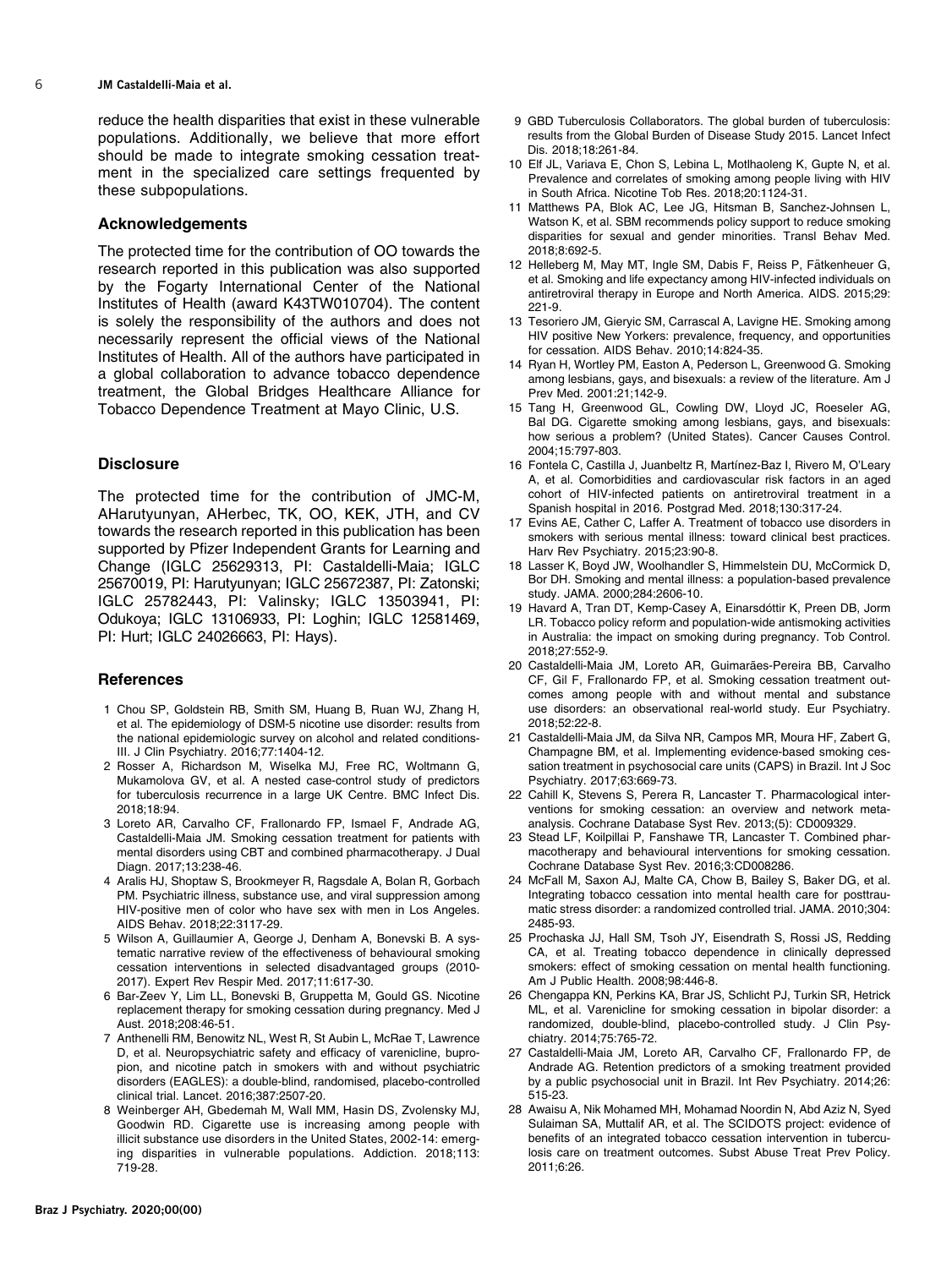- <span id="page-6-0"></span>29 U.S. Office of the Surgeon General, U.S. Office on Smoking and Health. The health consequences of smoking: a report of the surgeon general. Atlanta: Centers for Disease Control and Prevention; 2004. Reports of the Surgeon General.
- 30 International Union Against Tuberculosis and Lung Diseases. Tobacco cessation interventions for tuberculosis patients: a guide for low-income countries [Internet]. 2008 [cited 2020 Apr 23]. [www.](www.ghdonline.org/uploads/Tobacco-and-TB-Guide.pdf) [ghdonline.org/uploads/Tobacco-and-TB-Guide.pdf](www.ghdonline.org/uploads/Tobacco-and-TB-Guide.pdf)
- 31 Altet-Gômez MN, Alcaide J, Godoy P, Romero MA, Hernández del Rey I. Clinical and epidemiological aspects of smoking and tuberculosis: a study of 13,038 cases. Int J Tuberc Lung Dis. 2005;9:430-6.
- 32 Tocque K, Bellis MA, Beeching NJ, Syed Q, Remmington T, Davies PD. A case-control study of lifestyle risk factors associated with tuberculosis in Liverpool, North-West England. Eur Respir J. 2001;18: 959-64.
- 33 Duarte R, Lönnroth K, Carvalho C, Lima F, Carvalho AC, Muñoz-Torrico M, et al. Tuberculosis, social determinants and co-morbidities (including HIV). Pulmonology. 2018;24:115-9.
- 34 World Health Organization (WHO). Toolkit for delivering the 5A's and 5R's brief tobacco interventions to TB patients in primary care [Internet]. 2014 May [cited 2020 Apr 23]. [www.who.int/tobacco/pub](www.who.int/tobacco/publications/smoking_cessation/9789241506946/en/) [lications/smoking\\_cessation/9789241506946/en/](www.who.int/tobacco/publications/smoking_cessation/9789241506946/en/)
- 35 World Health Organization, International Union against Tuberculosis and Lung Disease (WHO/The Union). A WHO the Union monograph on TB and tobacco control: joining efforts to control two related global epidemics [Internet]. 2007 [cited 2020 Apr 23]. [apps.who.int/iris/](apps.who.int/iris/handle/10665/43812) [handle/10665/43812](apps.who.int/iris/handle/10665/43812)
- 36 Hiscock R, Bauld L, Amos A, Fidler JA, Munafò M. Socioeconomic status and smoking: a review. Ann N Y Acad Sci. 2012;1248:107-23.
- 37 Loonnroth K, Castro KG, Chakaya JM, Chauhan LS, Floyd K, Glaziou P, et al. Tuberculosis control and elimination 2010-50: cure, care, and social development. Lancet. 2010;375:1814-29.
- 38 Harling G, Ehrlich R, Myer L. The social epidemiology of tuberculosis in South Africa: a multilevel analysis. Soc Sci Med. 2008;66:492-505.
- 39 Millet JP, Moreno A, Fina L, del Baño L, Orcau A, de Olalla PG, et al. Factors that influence current tuberculosis epidemiology. Eur Spine J. 2013;22 suppl 4:539-48.
- 40 Narasimhan P, Wood J, Macintyre CR, Mathai D. Risk factors for tuberculosis. Pulm Med. 2013;2013:828939.
- 41 World Health Organization (WHO). The Role of Health Professionals in Tobacco Control [Internet]. 2005 May 31 [cited 2020 Apr 23]. [www.](www.who.int/tobacco/resources/publications/wntd/2005/bookletfinal_20april.pdf) [who.int/tobacco/resources/publications/wntd/2005/bookletfinal\\_20april.](www.who.int/tobacco/resources/publications/wntd/2005/bookletfinal_20april.pdf) [pdf](www.who.int/tobacco/resources/publications/wntd/2005/bookletfinal_20april.pdf)
- 42 Elsey H, Dogar O, Ahluwalia J, Siddiqi K. Predictors of cessation in smokers suspected of TB: secondary analysis of data from a cluster randomized controlled trial. Drug Alcohol Depend. 2015;155: 128-33.
- 43 Jackson-Morris A, Fujiwara PI, Pevzner E. Clearing the smoke around the TB-HIV syndemic: smoking as a critical issue for TB and HIV treatment and care. Int J Tuberc Lung Dis. 2015;19:1003-6.
- 44 World Health Organization (WHO). Global Health Observatory (GHO) data: HIV/AIDS [Internet]. 2017 [cited 2020 Apr 23]. [www.who.int/](www.who.int/gho/hiv/en/) [gho/hiv/en/](www.who.int/gho/hiv/en/)
- 45 Janik-Koncewicz K, Szetela B, Gasiorowski J, Jabłonowska E, Knysz B. Wójcik-Cichy K, et al. Treatment of tobacco dependence among HIV-infected patients: rationale and preliminary actions taken in Poland. J Health Inequal. 2017;1:102-5.
- 46 Nakagawa F, Lodwick RK, Smith CJ, Smith R, Cambiano V, Lundgren JD, et al. Projected life expectancy of people with HIV according to timing of diagnosis. AIDS. 2012;26:335-43.
- 47 May MT, Ingle SM, Costagliola D, Justice AC, de Wolf F, Cavassini M, et al. Cohort profile: antiretroviral therapy cohort collaboration (ART-CC). Int J Epidemiol. 2014;43:691-702.
- 48 Reddy KP, Parker RA, Losina E, Baggett TP, Paltiel AD, Rigotti NA, et al. Impact of cigarette smoking and smoking cessation on life expectancy among people with HIV: a US-based modeling study. J Infect Dis. 2016;214:1672-81.
- 49 Pool ER, Dogar O, Lindsay RP, Weatherburn P, Siddiqi K. Interventions for tobacco use cessation in people living with HIV and AIDS. Cochrane Database Syst Rev. 2016;(6): CD011120.
- 50 Horvath KJ, Eastman M, Prosser R, Goodroad B, Worthington L. Addressing smoking during medical visits: patients with human immunodeficiency virus. Am J Prev Med. 2012;43:S214-21.
- 51 Shuter J, Salmo LN, Shuter AD, Nivasch EC, Fazzari M, Moadel AB. Provider beliefs and practices relating to tobacco use in patients living with HIV/AIDS: a national survey. AIDS Behav. 2012;16:288-94.
- 52 Durvasula R, Miller TR. Substance abuse treatment in persons with HIV/AIDS: challenges in managing triple diagnosis. Behav Med. 2014;40:43-52.
- 53 Kim J, Lee E, Park BJ, Bang JH, Lee JY. Adherence to antiretroviral therapy and factors affecting low medication adherence among incident HIV-infected individuals during 2009-2016: a nationwide study. Sci Rep. 2018;8:3133.
- 54 Siewaszewicz E, Tomczyński WJ, Bajet MP, Przyrowski R. [Assessment of adherence and patients satisfaction with HIV therapy and perception of their own state of health – a pilot survey study conducted in Poland]. Forum Zakażeń. 2016;7:1-69.
- 55 Hammer SM, Saag MS, Schechter M, Montaner JS, Schooley RT, Jacobsen DM, et al. Treatment for adult HIV infection: 2006 recommendations of the International AIDS Society-USA panel. JAMA. 2006;296:827-43.
- 56 Ioakeimidis N, Vlachopoulos C, Katsi V, Tousoulis D. Smoking cessation strategies in pregnancy: current concepts and controversies. Hellenic J Cardiol. 2019;60:11-5.
- 57 McLafferty LP, Becker M, Dresner N, Meltzer-Brody S, Gopalan P, Glance J, et al. Guidelines for the management of pregnant women with substance use disorders. Psychosomatics.2016;57:115-30.
- 58 Mendelsohn C, Gould GS, Oncken C. Management of smoking in pregnant women. Aust Fam Physician. 2014;43:46-51.
- 59 Shobeiri F, Jenabi E. Smoking and placenta previa: a meta-analysis. J Matern Fetal Neonatal Med. 2017;30:2985-90.
- 60 Longman JM, Adams CM, Johnston JJ, Passey ME. Improving implementation of the smoking cessation guidelines with pregnant women: how to support clinicians? Midwifery. 2018;58:137-44.
- 61 Siu AL; U.S. Preventive Services Task Force. behavioral and pharmacotherapy interventions for tobacco smoking cessation in adults, including pregnant women: U.S. preventive services task force recommendation statement. Ann Intern Med. 2015;163:622-34.
- 62 Stiegler A, Bieber L, Karacay K, Wernz F, Batra A. [Barriers to addressing pregnant patients' cigarette and alcohol use: a focus group study with gynecologists]. Gesundheitswesen. 2016;78:816-21.
- 63 Evans-Polce RJ, Castaldelli-Maia JM, Schomerus G, Evans-Lacko SE. The downside of tobacco control? Smoking and self-stigma: a systematic review. Soc Sci Med. 2015;145:26-34.
- 64 Committee on Underserved Women; Committee on Obstetric Practice. Committee opinion No. 721: smoking cessation during pregnancy. Obstet Gynecol. 2017;130:e200-4.
- 65 ACOG committee opinion No. 650: physical activity and exercise during pregnancy and the postpartum period. Obstet Gynecol. 2015;126:e135-42.
- 66 Baraona LK, Lovelace D, Daniels JL, McDaniel L. Tobacco harms, nicotine pharmacology, and pharmacologic tobacco cessation interventions for women. J Midwifery Womens Health. 2017;62:253-69.
- 67 Daly LM, Horey D, Middleton PF, Boyle FM, Flenady V. The effect of mobile app interventions on influencing healthy maternal behavior and improving perinatal health outcomes: systematic review. JMIR Mhealth Uhealth. 2018;6:e10012.
- 68 Carter EB, Tuuli MG, Caughey AB, Odibo AO, Macones GA, Cahill AG. Number of prenatal visits and pregnancy outcomes in low-risk women. J Perinatol. 2016;36:178-81.
- Castaldelli-Maia JM, Andrade LH, Storr CL, Viana MC, Andrade AG, Martins SS. The latent trait of ICD-11 nicotine dependence criteria: dimensional and categorical phenotypes. Psychiatry Res. 2018;266: 275-83.
- 70 Dotson JA, Pineda R, Cylkowski H, Amiri S. Development and evaluation of an iPad application to promote knowledge of tobacco use and cessation by pregnant women. Nurs Womens Health. 2017;21:174-85.
- 71 Rodnay M, Karni S, Kessel T, Valinsky L, Hershkovitz F, Birenbaum A, et al. Bridging the gap: challenging attitudes towards smoking in pregnancy among healthcare professionals. Tob Induc Dis. 2018;16: A882.
- 72 Dean MA, Victor E, Guidry-Grimes L. Inhospitable healthcare spaces: why diversity training on LGBTQIA issues is not enough. J Bioeth Inq. 2016;13:557-70.
- 73 Greenwood GL, Gruskin EP. LGBT tobacco and alcohol disparities. In: Meyer IH, Northridge ME, editors. The health of sexual minorities: